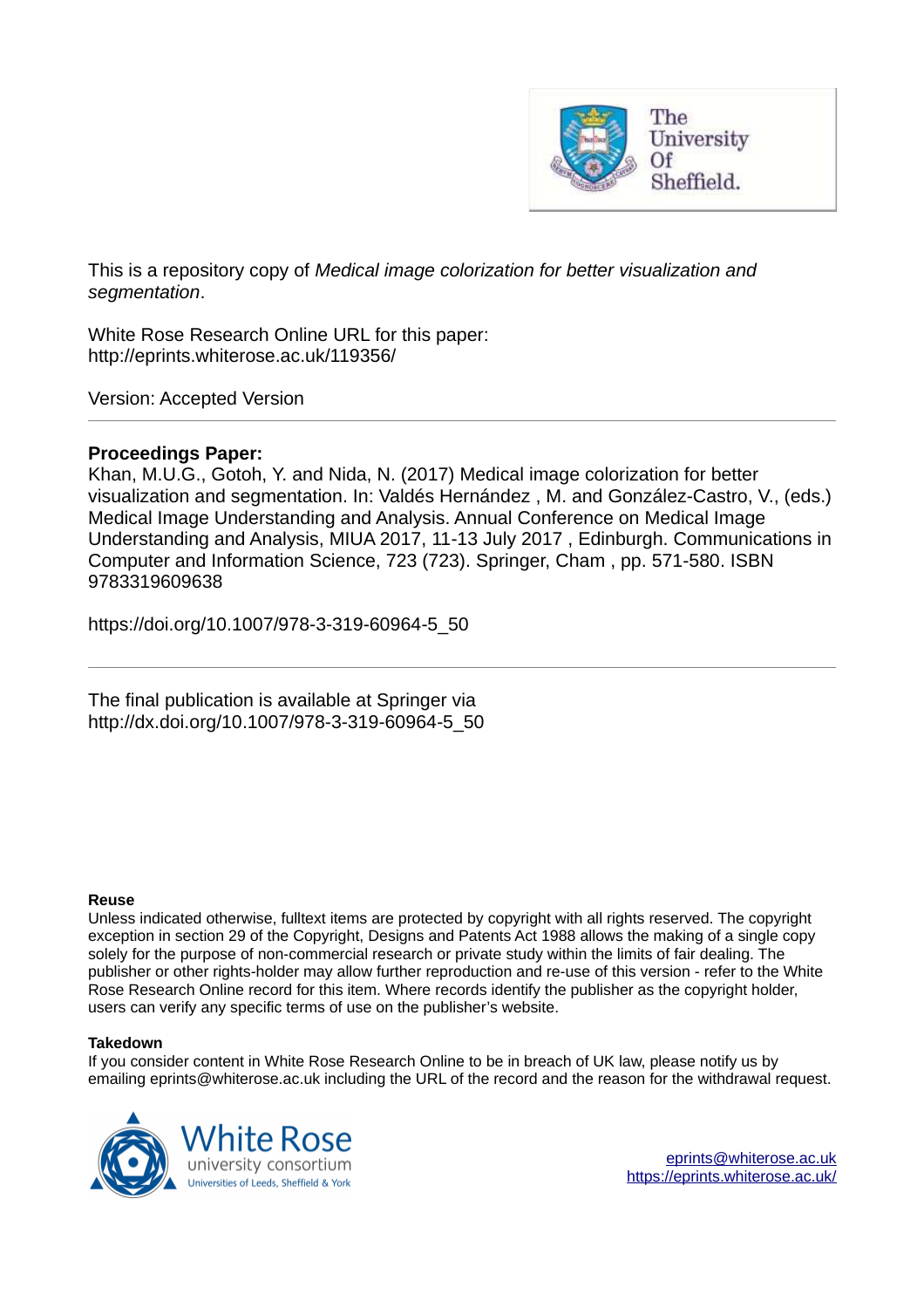# Medical Image Colorization for Better Visualization and Segmentation

Muhammad Usman Ghani Khan<sup>1</sup>, Yoshihiko Gotoh<sup>2</sup>, Nudrat Nida<sup>1</sup>

<sup>1</sup> AlKhawarizmi Institute of Computer Science, UET Lahore, Pakistan <sup>2</sup> University of Sheffield, United Kingdom

Abstract. Medical images contain precious anatomical information for clinical procedures. Improved understanding of medical modality may contribute significantly in arena of medical image analysis. This paper investigates enhancement of monochromatic medical modality into colorized images. Improving the contrast of anatomical structures facilitates precise segmentation. The proposed framework starts with preprocessing to remove noise and improve edge information. Then colour information is embedded to each pixel of a subject image. A resulting image has a potential to portray better anatomical information than a conventional monochromatic image. To evaluate the performance of colorized medical modality, the structural similarity index and the peak signal to noise ratio are computed. Supremacy of proposed colorization is validated by segmentation experiments and compared with greyscale monochromatic images.

Keywords: medical image enhancement, colorization, visualization

### 1 Introduction

Digital image and signal processing encompasses a vast arena of technologies for analysis of internal biological structure, function and treatment [8]. Medical imaging utilizes fundamental physical phenomena, stretching from acoustic wave dissemination to X-ray propagation, to understand the patient health parameters. Previously medical images represent structural appearance information only, however today they are capable of examining complex and sophisticated internal biological processes such as mutation, metabolism, blood circulation, chemical reactions and many others. Medical imaging is not only contributing in disease diagnoses, but also playing its role in understanding the human anatomy along with evaluation of drugs chemical reaction.

Another versatile contribution of medical imaging is guided surgical assistance during the procedure [3, 26]. There are various studies validating the robotic assisted surgery using medical images [1, 26]. The entire foundation of clinical processes from diagnostic, treatment, surgical procedures and case studies are incomplete without medical images. Machine learning algorithms can provide a strong foundation to build clinical decision support systems using medical imaging [25,29]. Since past few decades, computer-aided detection and diagnosis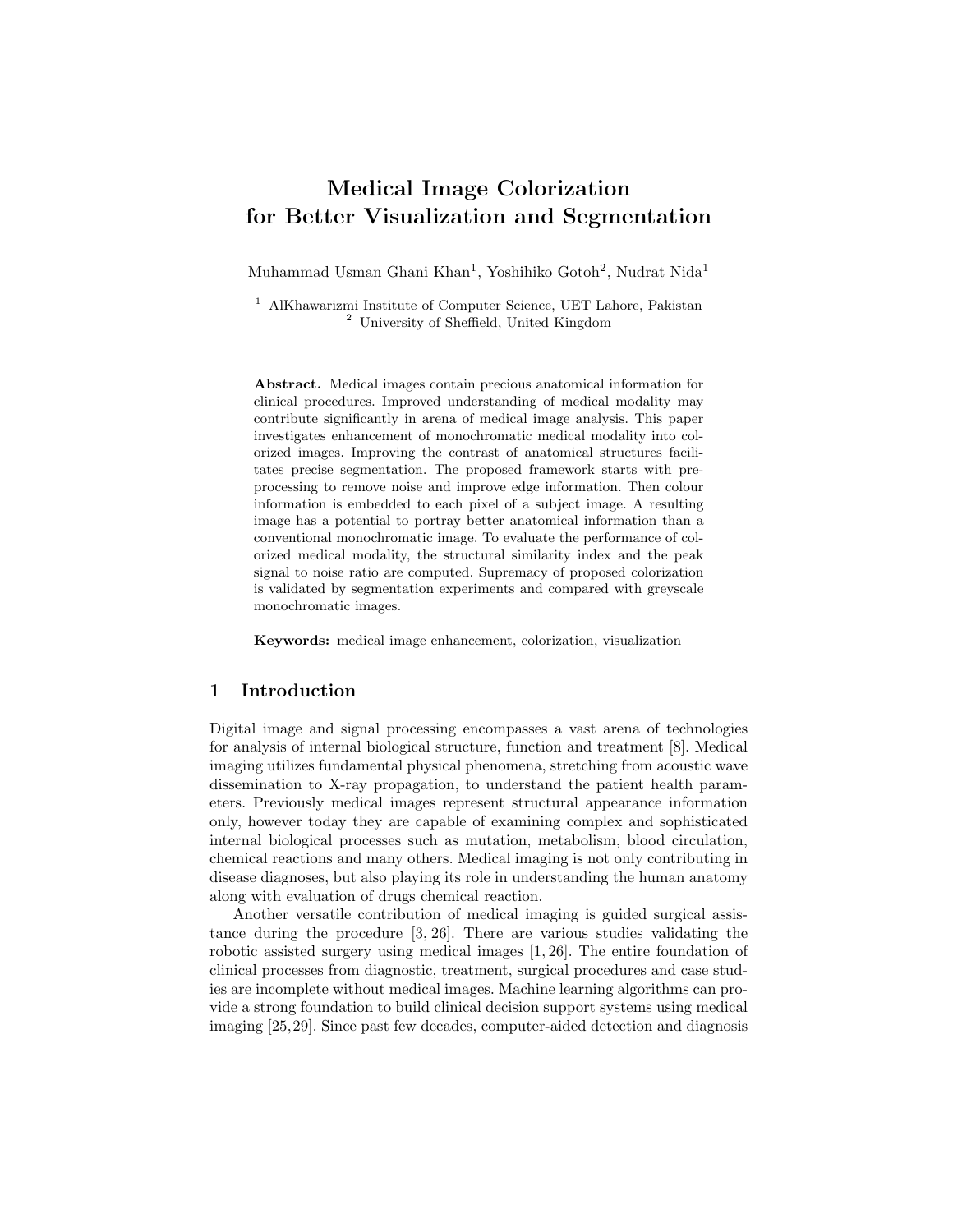#### 2 Muhammad Usman Ghani Khan et al.

has emerged as a vibrant research area. Lesions and organs may be diagnosed by examining the biological pattern, thus supporting accurate prognosis and treatment. Medical images hold a precious contribution in visual representation of biological structures and diagnosis of diseases. To embed colour information in traditional medical images play a significant role in clinical decision making. Colourization empowers visual discrimination of biological structures and supports diagnostic decision by surgeons [25].

Computer vision and image processing experts have been contributing in various technologies for decades, whereas colorization is rather new in the medical field. Potentially colorization can play an effective role in medical applications. A number of colorization methodologies, with varying computational costs, have been utilized to colorize greyscale image. A seed of color is used to disseminate color information to similar texture pixels [4]. Colorization technique was initially proposed by Welsh; the technique fell in the category of semi-automatic coloring of natural images. Unfortunately the same methodology generates poor quality colorization for medical images [28]. In the medical domain, technique of false coloring demonstrates induction of coloring in CT (computed tomography) modality images. The short fall of this technique is a consumption of higher system resources during execution [15, 17, 27]. Comparing the luminance intensity among images and colorized MRI (magnetic resonance imaging) images [2].

Image fusion is another approach that has been explored in order to introduce colorized medical images [7, 14]. Using statistical parameters estimation using pervious information with the maximum likelihood criteria the most suitable color may be predicted [19]. In [13] colorized images were generated by cyphering false color code within the image. Texture information was also utilized to predict the similar pattern, potentially propagating colors across the similar texture [16]. Further, video frames were colorized through seeding color in keyframes [9, 12].

### 2 Literature Survey

Colorization of medical images has been a popular research area for a decade. Identification of effected body cells form grey scale images is challenging as well as time consuming assignment for medical professionals. For assistance of medical experts, colorization of medical images is proposed by image processing specialists for automatic detection of effected parts and better understanding of bio-medical substances. Colorized medical images assist in prevention and treatment of diseases. Colorization techniques can be classified into three types — automatic, semi-automatic and user defined coloring techniques [21].

A seeded colorization scheme is one of recent techniques that propagates color to pixels based on neighbouring pixels. This technique maps colorized scribbles on original gary scale images. Scribbles act as seed and are responsible for describing color of pixels. This technique applies a seeded cellular automaton based on the scribbled method. It was demonstrated that a seeded cellular automaton was able to generates chromatic images from gray scale images with acceptable visual quality [4]. Some studies applied coloring techniques based on threshold.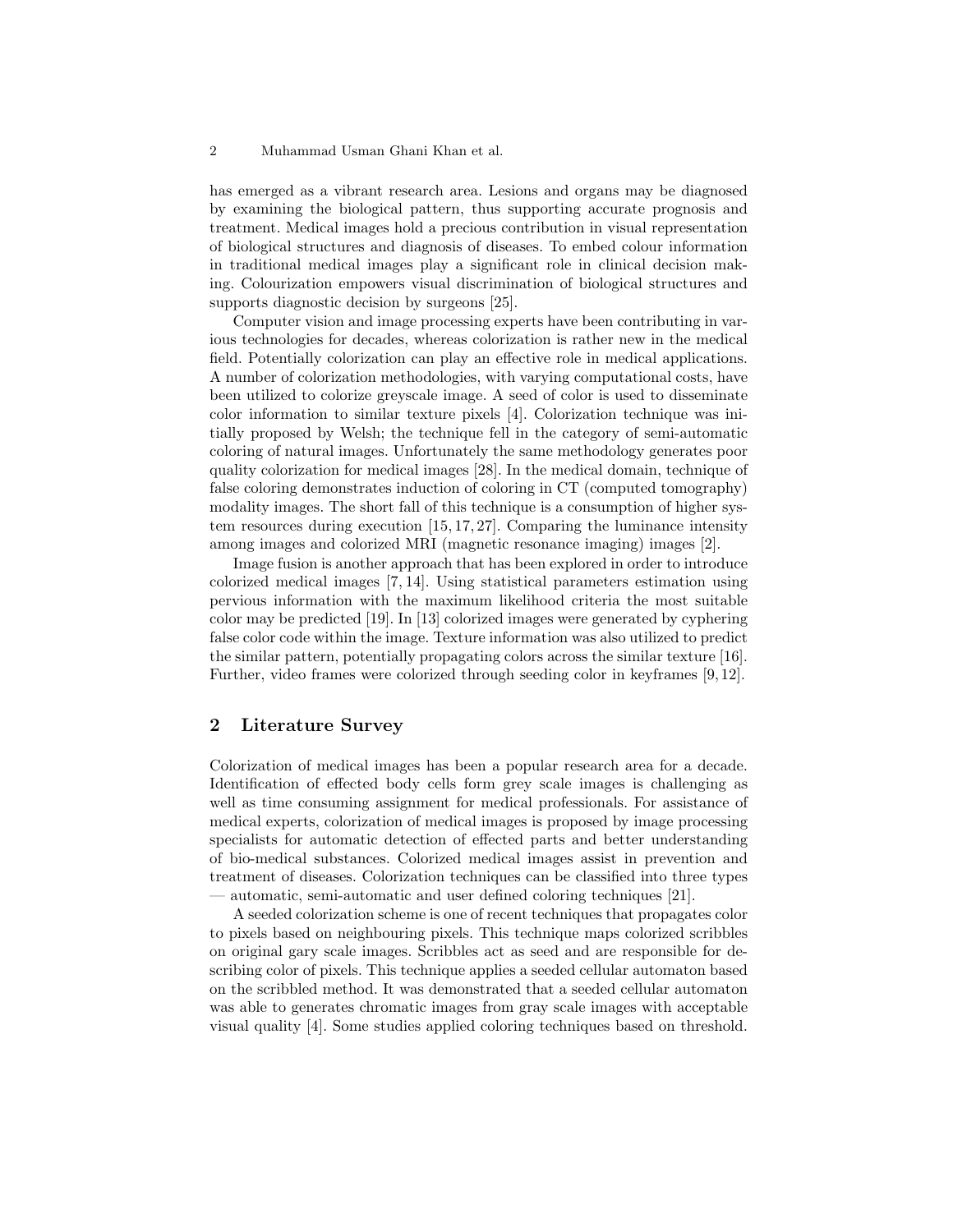The drawbacks of the approach is that processing time and memory consumption are very high [15].

In another technique brain MRI classification was achieved by applying two independent methods, (i) highlighting the variability of input images, (ii) segmentation for outlining gray images [2]. It was then followed by a colorization technique to create chromatic brain MRI image. It was reported that there was luminance distance of input image and target image. In [12] a colorization technique was applied on videos using a color seed, populating chromatic information to remaining pixels. Colorized frames were then referred to when colorizing the remaining frames.

To measure performances by various algorithms some standardized quality parameters have been tested, such as a measure of enhancement, a similarity index of the structure, peak signals and entropy [20]. A feature set consisting of mean gray values, mode gray values, area fraction, aspect ratio and standard deviation was used to classify medical images for identification of a tumor, where a number of classification algorithms were tested including Naive Bayes, Tree J48, artificial neural network and Lazy-Ibk. It was found that a neural network classifier produced the most accurate results [11].

Furthermore, image segmentation based on a threshold leading to watershed segmentation and morphological operators was proposed to locate tumorous areas [18]. Similarly, a tumor size and a location were detected by segmentation based on texture information through morphological operators and the dual tree wavelet decomposition [22]. Another work designed an algorithm for detecting regions affected by a breast cancer [6]. Initially the image was enhanced through a Gaussian smoothing filter, which was then followed by morphological operations. The resultant image was disintegrated into two scales using the DWT (discrete wavelet transform) and reconstructed to form a binary image. Classification was made using the artificial neural network and the SVM (support vector machine). It was found that SVM using RBF (radial basis function) and linear kernel exhibited the highest accuracy rate.

### 3 Pre-processing

The proposed framework requires pre-processing where images are enhanced to get finer details by removing noise and applying normalization techniques. Pre-processing magnifies contrast, brightness and structural details of images. It adds in significant visual illustration, generating colorized medical images with the increased overall quality.

Series of steps are performed to pre-process a grey scale medical image. The standard resolution for images is set to  $256 \times 256$  pixels. Textual content is removed from the image. Noise removal is achieved by implementing a weighted averaging filter. The source image is convolved with a weighted kernel of the size  $3 \times 3$ . A sliding kernel of the size  $m \times n$  is centered at  $(x, y)$  of the source  $Image(x, y)$  where  $m, n = 3$ .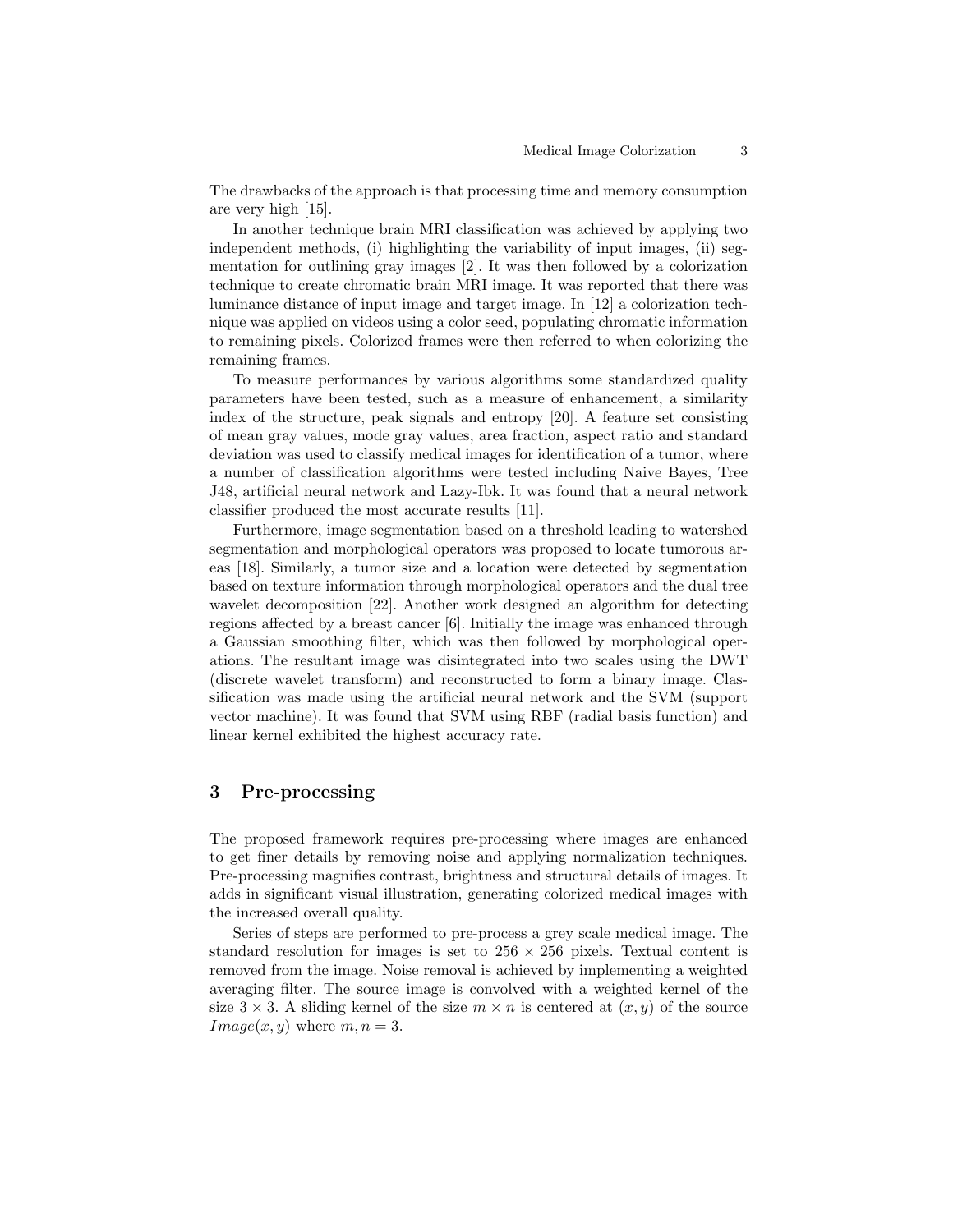#### 4 Muhammad Usman Ghani Khan et al.

Suppose that  $z_j$  is the pixel under process, where j represents the number of pixels less than 9.  $R_{xy}$  stand for the area to calculate the average of the source  $Image(x, y)$ . Smoothing of  $Image(x, y)$  is achieved by

Weighted Kernel = 
$$
\begin{bmatrix} -1 & -1 & -1 \\ -1 & +2 & -1 \\ -1 & -1 & -1 \end{bmatrix}
$$
 (1)

Noise is removed from the source and further processed to fix the contrast ratio accentuating the details of image. After completing the noise removal step the contrast is enhanced to highlight the minor details of the image.

The transform intensity  $I(x, y)$  is the sum of fraction of the pixel under process  $z_i$  and the total number of pixels:

$$
I(x,y) = \sum_{i=0}^{n} \frac{z_i}{\text{Total Pixels}} \tag{2}
$$

The image is passed to the edge enhancement phase after the contrast improvement. Edge enhancement is done using the Sobel edge detector. The Sobel kernel find the gradient in the vertical and the horizontal direction of the image. The gradients are used to find the magnitude and the direction of edges. Mathematical expressions of the Sobel kernel and operations are presented below. The horizontal and the vertical derivatives  $Kernel_x$ ,  $Kernel_y$  are given by

$$
Kernel_x = \begin{vmatrix} -1 & -2 & -1 \\ 0 & 0 & 0 \\ +1 & +2 & +1 \end{vmatrix}, \quad Kernel_y = \begin{vmatrix} -1 & 0 & +1 \\ -2 & 0 & +2 \\ -1 & 0 & +1 \end{vmatrix}
$$
 (3)

Information is enhanced across edges by adding and subtracting these derivatives near the edges. Convolution ∗ is calculated with the source image:

$$
Image_x = Kernel_x * Image(x, y), \quad Image_y = Kernel_y * Image(x, y)
$$
 (4)

resulting in two images with the horizontal and vertical derivative approximations. They are used to calculate the gradient magnitude:

$$
Image'(x, y) = \sqrt{Image_x^2 + Image_y^2}
$$
\n<sup>(5)</sup>

and the gradient's direction:

$$
\theta = \tan^{-1} \frac{Image_y}{Image_x} \tag{6}
$$

The resultant image is more informative than the input because the edge intensity has been increased noticeably. The image is processed further using the negative transformation. Suppose that the maximum intensity of the image is M. The negative of the image is

$$
Image''(x, y) = M - Image'(x, y)
$$
\n(7)

After the enhancement steps the image is used as an input for the colorization phase. The outcomes of each phase are presented in Fig. 1.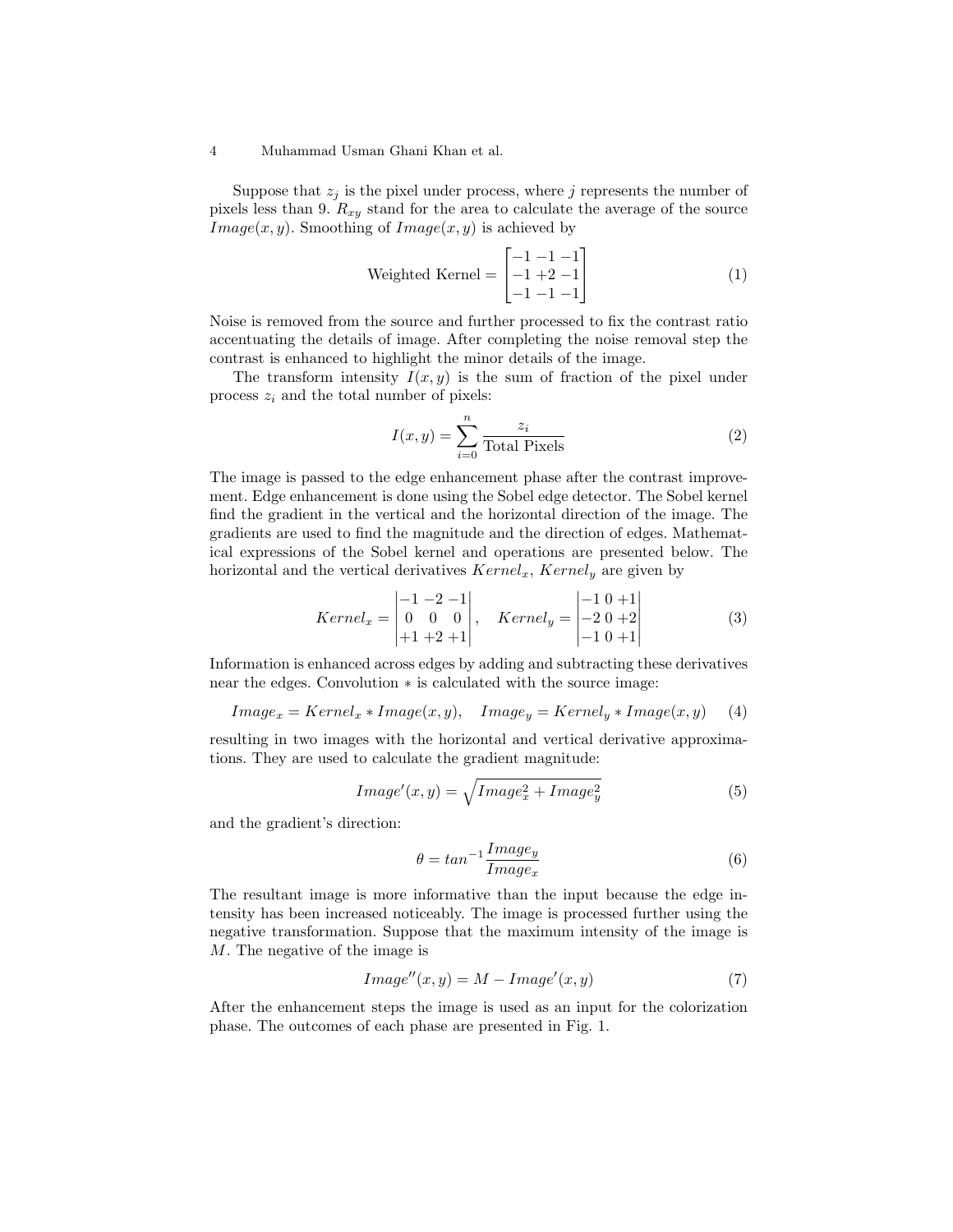

Fig. 1: Outputs at pre-processing phases.

### 4 Colorization

Colorization phase requires a pre-processed image and a chromatic image of to generate a colorized target image of the size  $256 \times 256$  pixels. The output needs to be three dimensional to hold chromatic information, hence the second and the third channels are populated to the input image.

Normalization is implemented with the input image, leading to the pixel intensity in accordance with the target image. This allows the intensity of the input image to be confined within the defined range. A normalized pixel intensity value is expressed by

$$
normalized value of pixel = \frac{I(x, y) \times 255}{255 - (L - P)}
$$
\n(8)

where  $L$  and  $P$  are the maximum and minimum values of the intensity.

The source and the target images are both converted to YCbCr color. A comparison of pixel values between two images is computed at Y channel of YCbCr. All pixels from the source image are mapped to chromatic values using chromatic information of the target image. After successful assignment of chromatic information, the source image is converted to RGB colors for better visualization and understanding. Fig. 2 presents the full flow chart of the algorithm.

### 5 Segmentation

The colorized medical image is segmented to regions to find the area of interest. Segmentation is an important step to identify images that are more relevant.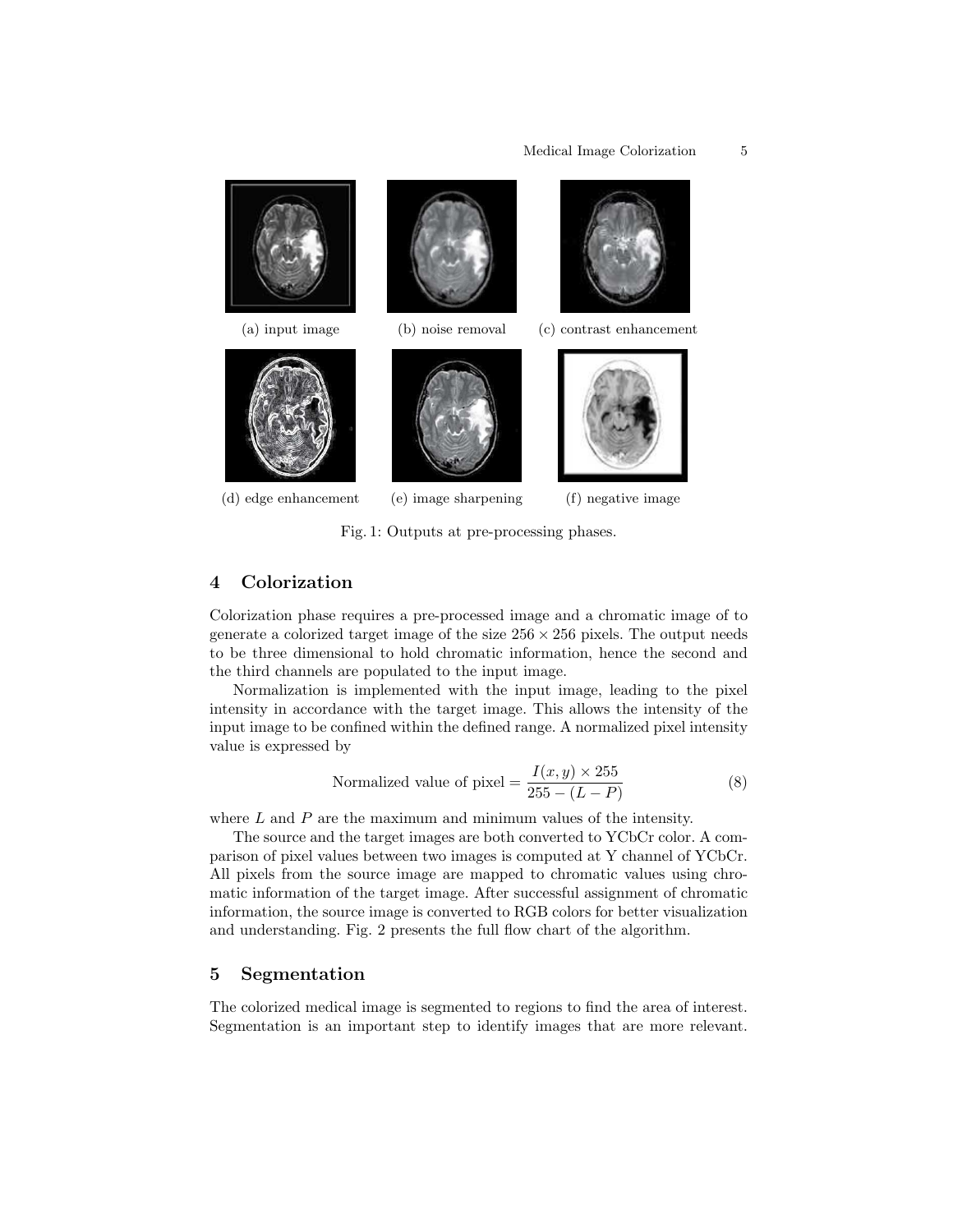

Fig. 2: Flow chart of the proposed algorithm.

After segmentation the image becomes a collection of segments that canvas the entire image. Neighboring pixels are similar in terms of the color, the texture and the intensity.

In the experiment, a PCNN (pulse coupled neural network) and a thresholding are used for segmentation of colorized medical images. A PCNN is used for elicitation of edge information, noise removal and segmentation by analyzing the region of interest. Raw estimation of locating the interested region and background is achieved by key point distribution. A PCNN is able to separate the front end from background. Pixels are processed line by line, starting from left to right or from top to bottom.

### 6 Result and Evaluation

The approach was tested using several medical image datasets acquired from open source online repositories. Table 1 summarizes their modality and the source.

| 1. CT<br>images of normal heart, brain and kidney [23]            |  |
|-------------------------------------------------------------------|--|
| mammography images of above 60 year old women [5]<br>2. Mammogram |  |
| normal brain, spine and knee images [?]<br>3. MRI                 |  |
| 4. Nuclear Medicine full body, spine and knee images [10]         |  |
| 5. PET<br>PET images of abdomen, heart and brain [23]             |  |
| liver images of healthy people [23]<br>6. Ultrasound              |  |
| $X$ -ray images [24]<br>$7. X-Rav$                                |  |

Table 1: Datasets for the experiment

#### 6.1 Result

The outcome of the experiment presents better visual description of the image. The proposed algorithm has resulted in meaningful perception of images, where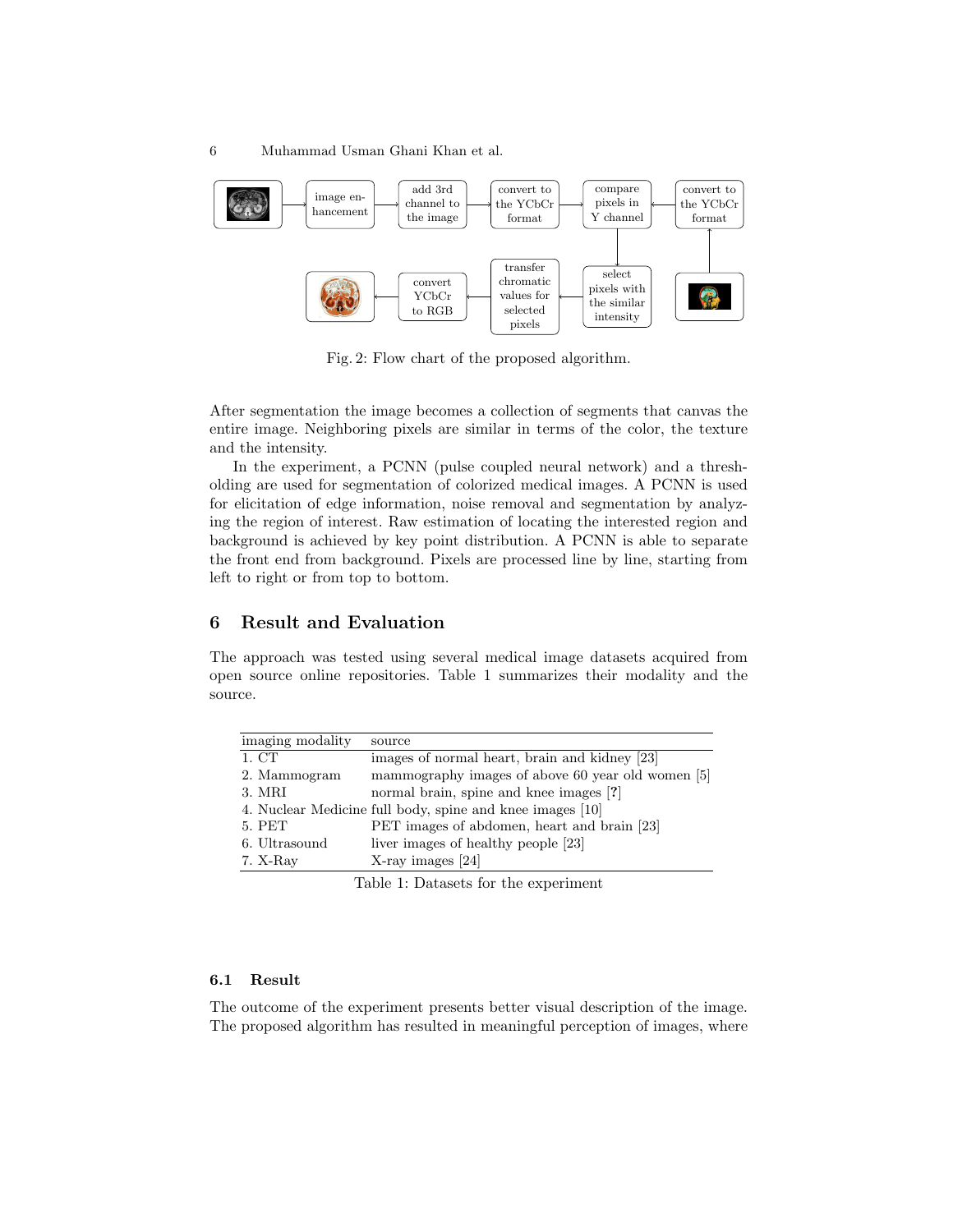different parts such as tissues, muscles and bones were visualized separately. Table 2 compares the input grey scale images and their colorized images.

### 6.2 Comprehensive Comparison with the State-of-the-art **Techniques**

The approach is compared with the recent state-of-the-art techniques [9, 13, 16, 19, 28]. Fig. 3 presents the comparison chart using the PSNR (peak signal-tonoise ratio). It is clearly observed that approach performed far better than other algorithms. The major factor for the significant improvement is caused by image enhancement prior to colorization.



Fig. 3: Comparison chart with the state-of-the-art techniques.

### 7 Conclusion

Visual information is an important factor for doctors to analyze and diagnose diseases. The proposed algorithm can offer better visualization by clearly differentiating muscle, tissue and the bones area. The advantage of the algorithm is that the structure of an image remain the same during the entire process. Future work may include automatic detection of the disease area based on colored images to support professionals.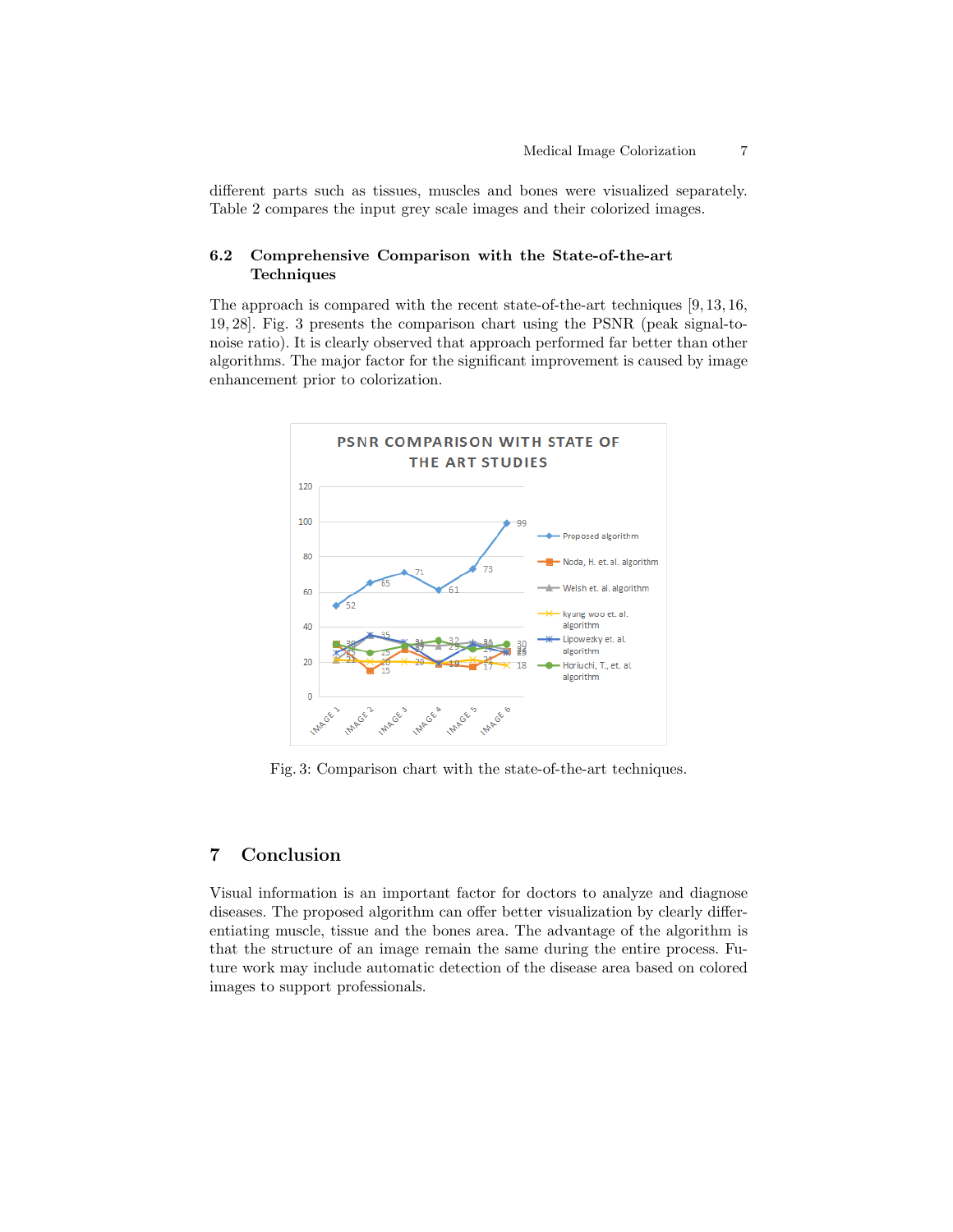8 Muhammad Usman Ghani Khan et al.

| imaging modality   | input image | output image |
|--------------------|-------------|--------------|
| 1. CT              |             |              |
| 2. Mammogram       |             |              |
| 3. MRI             |             |              |
| 4. Nuclear Medcine |             |              |
| 5. PET             |             |              |
| $6.$ Ultrasound    |             |              |
| $7.$ X-Ray         |             |              |

Table 2: Input images and their colarization.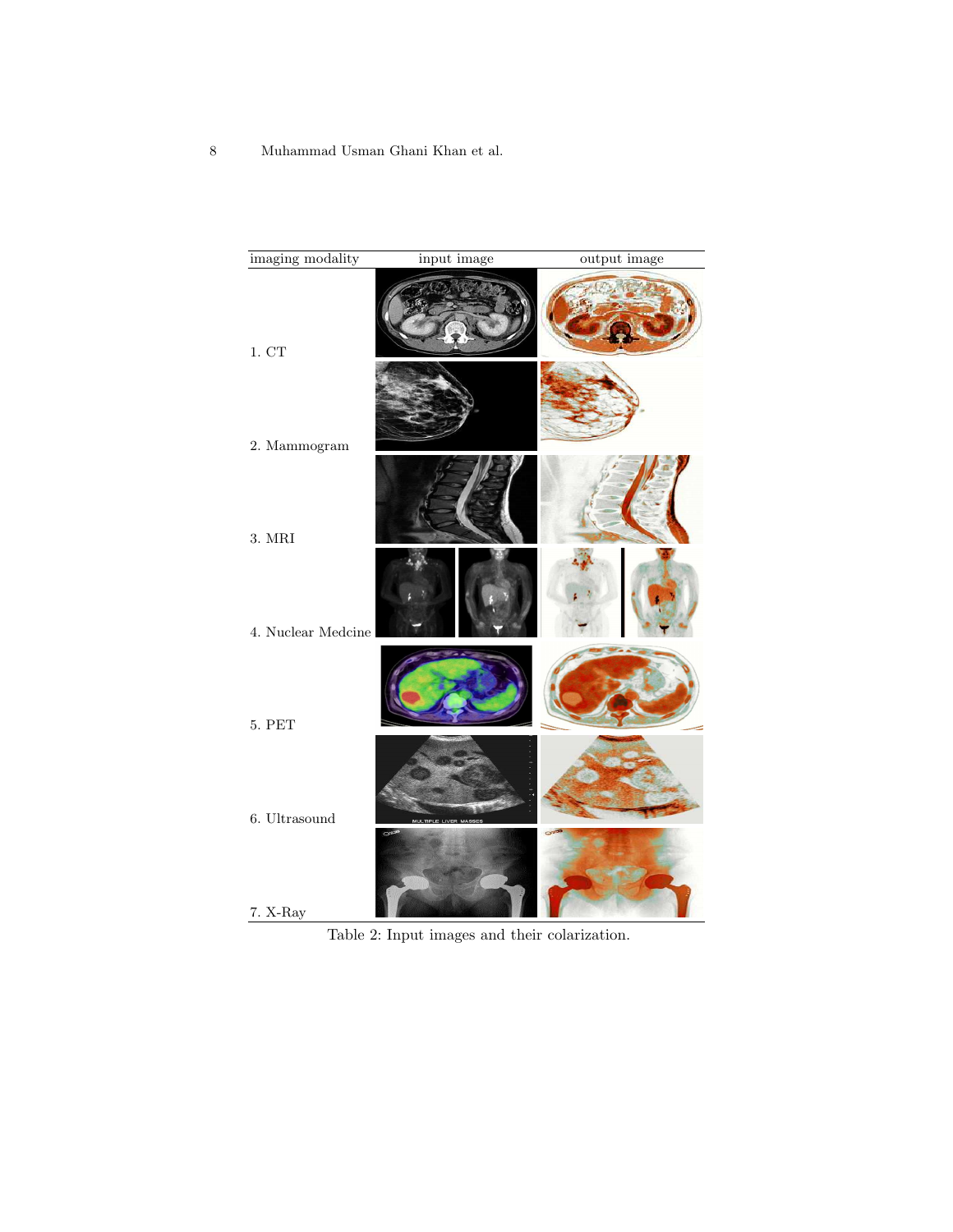### References

- 1. Arif Ahmad, Zoha F Ahmad, Jared D Carleton, and Ashish Agarwala. Robotic surgery: current perceptions and the clinical evidence. Surgical endoscopy, 31(1):255–263, 2017.
- 2. Muhammad Attique, Ghulam Gilanie, Malik S Mehmood, Muhammad S Naweed, Masroor Ikram, Javed A Kamran, Alex Vitkin, et al. Colorization and automated segmentation of human T2 MR brain images for characterization of soft tissues. PloS one, 7(3):e33616, 2012.
- 3. Gabriel I Barbash and Sherry A Glied. New technology and health care coststhe case of robot-assisted surgery. New England Journal of Medicine, 363(8):701–704, 2010.
- 4. Nherie Lynn U Celeste and John Paul T Yusiong. Grayscale image colorization using seeded cellular automaton. International Journal of Advanced Research in Computer Science, 6(1), 2015.
- 5. Kenneth Clark, Bruce Vendt, Kirk Smith, John Freymann, Justin Kirby, Paul Koppel, Stephen Moore, Stanley Phillips, David Maffitt, Michael Pringle, et al. The cancer imaging archive (tcia): maintaining and operating a public information repository. Journal of digital imaging, 26(6):1045–1057, 2013.
- 6. D Dinsha and N Manikandaprabu. Breast tumor segmentation and classification using svm and bayesian from thermogram images. Unique Journal of Engineering and Advanced Sciences, 2(2):147–151, 2014.
- 7. FL Giesel, A Mehndiratta, J Locklin, MJ McAuliffe, S White, PL Choyke, MV Knopp, BJ Wood, U Haberkorn, and H von Tengg-Kobligk. Image fusion using ct, mri and pet for treatment planning, navigation and follow up in percutaneous rfa. Experimental oncology, 31(2):106, 2009.
- 8. Rafael C Gonzalez and Richard E Woods. Image processing. Digital image processing, 2, 2007.
- 9. Takahiko Horiuchi. Colorization algorithm using probabilistic relaxation. Image and Vision Computing, 22(3):197–202, 2004.
- 10. Chloe Hutton, Andreas Bork, Oliver Josephs, Ralf Deichmann, John Ashburner, and Robert Turner. Image distortion correction in fmri: a quantitative evaluation. Neuroimage, 16(1):217–240, 2002.
- 11. Arpan Kumar Kar. Bio inspired computing–a review of algorithms and scope of applications. Expert Systems with Applications, 59:20–32, 2016.
- 12. Tareq H Khan, Shahed K Mohammed, Mohammad S Imtiaz, and Khan A Wahid. Efficient color reproduction algorithm for endoscopic images based on dynamic color map. Journal of Medical and Biological Engineering, 36(2):226–235, 2016.
- 13. Kyung-Woo Ko, In-Su Jang, Wang-Jun Kyung, and Yeong-Ho Ha. Saturation compensating method by embedding pseudo-random code in wavelet packet based colorization. Journal of the Institute of Electronics Engineers of Korea SP, 47(4):20– 27, 2010.
- 14. Y Kiran Kumar. Comparison of fusion techniques applied to preclinical images: fast discrete curvelet transform using wrapping technique & wavelet transform. Journal of Theoretical and Applied Information Technology, 5(6):668–673, 2009.
- 15. Fei LI, Ling ZHU, Long ZHANG, Yong LIU, and An WANG. Pseudo-colorization of medical images based on two-stage transfer model [j]. Chinese Journal of Stereology and Image Analysis, 2:008, 2013.
- 16. Uri Lipowezky. Grayscale aerial and space image colorization using texture classification. Pattern recognition letters, 27(4):275–286, 2006.